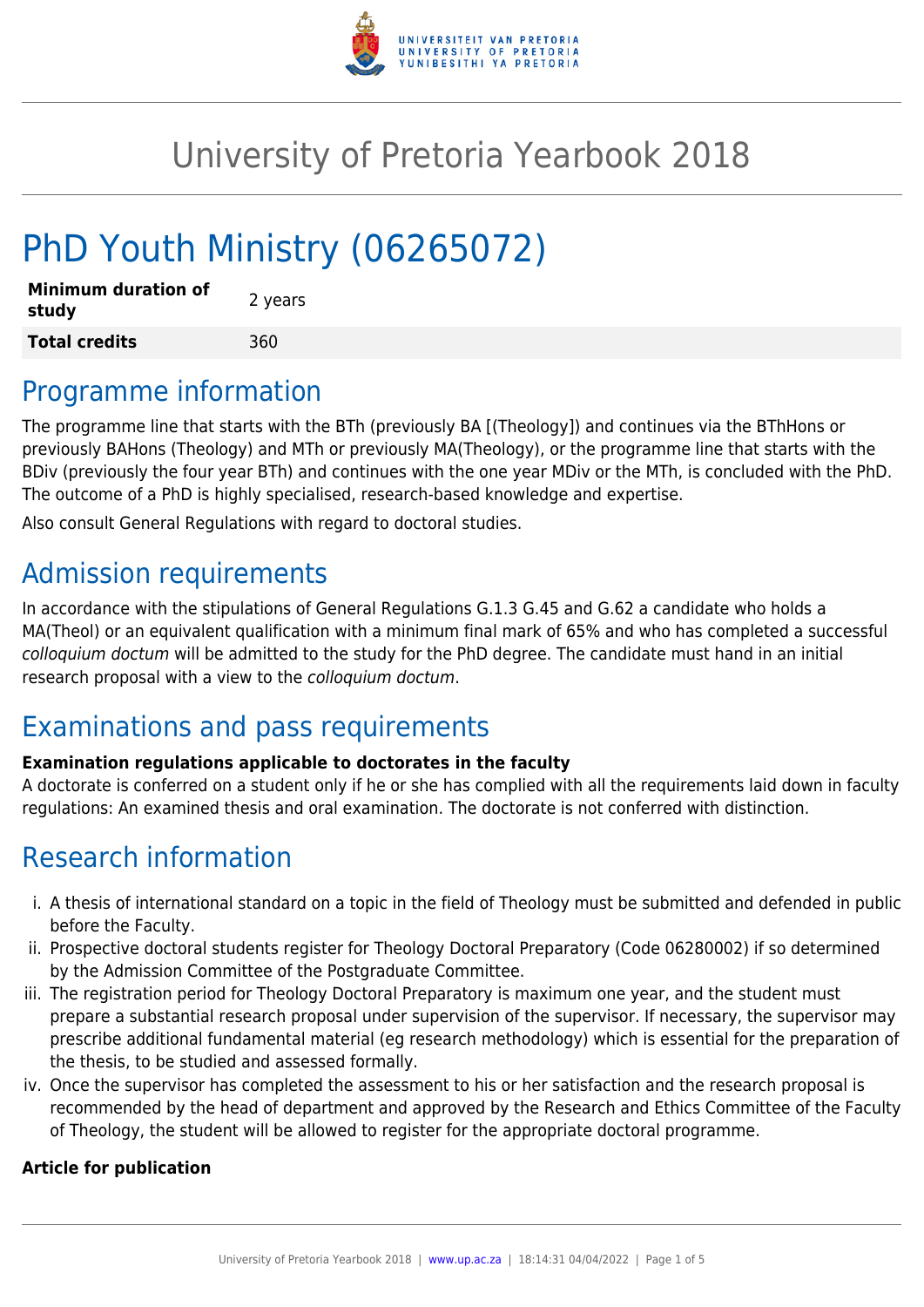

Unless Senate, on the recommendation of the supervisor, decides otherwise, a student, before or on submission of a dissertation, must submit at least one draft article for publication in a recognized academic journal and in the case of a thesis, must submit proof of submission of an article issued by an accredited journal, to the Head: Student Administration.

The draft or submitted article, as the case may be, should be based on the research that the student has conducted for the dissertation/thesis and be approved by the supervisor if the supervisor is not a co-author. The supervisor shall be responsible for ensuring that the paper is taken through all the processes of revision and resubmission, as may be necessary. Conferment of the degree may be made subject to compliance with the stipulations of this regulation.

# General information

### **Registration for postgraduate programmes**

#### **1. Concurrent registration for a second postgraduate programme**

No student is allowed to register for more than one postgraduate programme concurrently, except where the student's academic record warrants it and with the Dean's approval. Continuation of study for the second postgraduate programme will be subject to favourable progress reported by the heads of department in the Faculty of Theology. However, no student will be allowed to participate in examinations for a second postgraduate programme in another faculty during the examinations of the Faculty of Theology.

#### **2. Renewal of registration**

Students of the University are registered for one year of study. After an academic year has expired, students wishing to continue their studies at the University must renew their registration and pay such fees for renewal of registration as prescribed.

No interruption may occur in a postgraduate student's registration for a postgraduate study programme. Should a student interrupt his/her studies, such a student will upon re-registration be liable for the full fees applicable to the degree programme.

If a student interrupts registration for the postgraduate programme and it is not renewed within four years of the first registration, the credits obtained will no longer be valid. The student should repeat the modules already passed.

A student for an honours degree must complete his or her studies within two years. Under special circumstances, the Dean, on the recommendation of the head of department, may give approval for a limited fixed extension of this period.

A master's degree is conferred on a student only if at least one year has expired after obtaining the qualifications required for master's study.

A doctorate is conferred on a student only if at least 12 months since registration for the doctorate at this University have expired. Subject to other faculty regulations, a student for a doctorate must complete his or her studies within three years after first registering for the degree. Under special circumstances, the Dean, on the recommendation of the head of department, may give approval for a limited fixed extension of this period.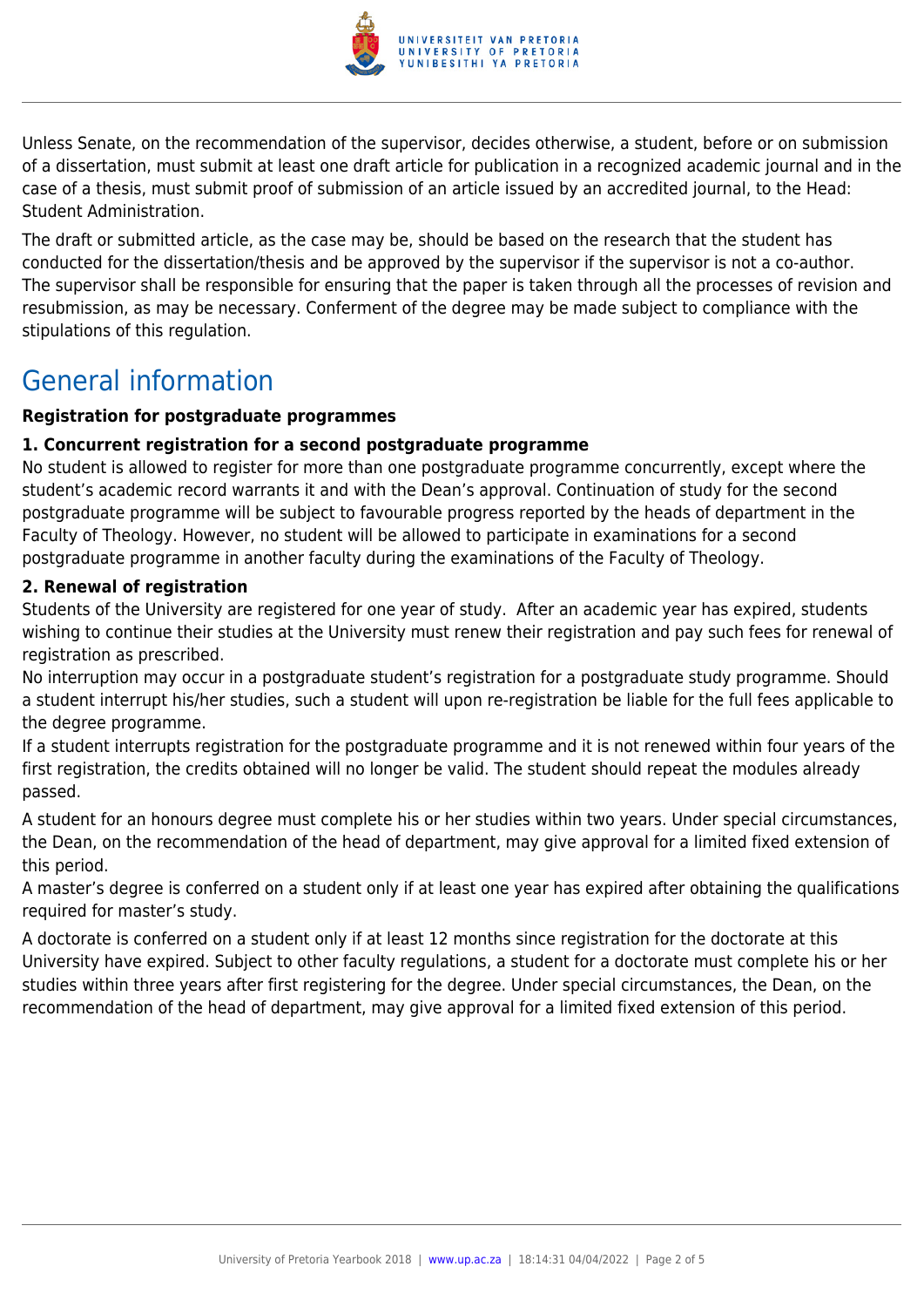

# Curriculum: Year 1

**Minimum credits: 360**

### **Core modules**

### **Thesis: Practical theology youth ministry 997 (PRT 997)**

| <b>Module credits</b>         | 360.00                                     |
|-------------------------------|--------------------------------------------|
| <b>Prerequisites</b>          | No prerequisites.                          |
| Language of tuition           | Separate classes for Afrikaans and English |
| <b>Department</b>             | Practical Theology                         |
| <b>Period of presentation</b> | Year                                       |

#### **Module content**

A thesis based on independent research about an approved topic in the field of Practical theology: Youth ministry. The thesis has to make an original contribution to the field of the relevant discipline.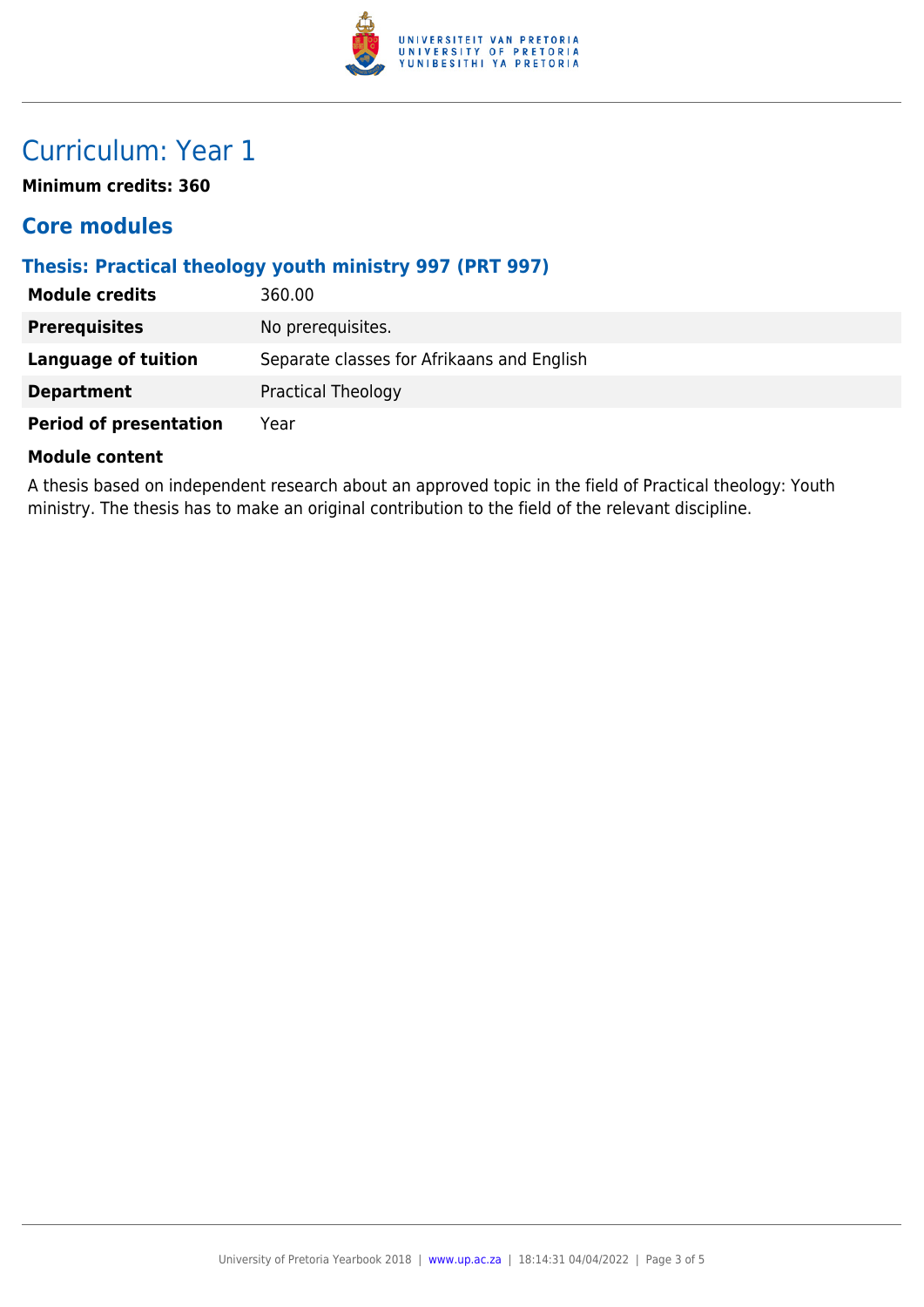

# Curriculum: Year 2

**Minimum credits: 360**

### **Core modules**

### **Thesis: Practical theology youth ministry 997 (PRT 997)**

| <b>Module credits</b>         | 360.00                                     |
|-------------------------------|--------------------------------------------|
| <b>Prerequisites</b>          | No prerequisites.                          |
| <b>Language of tuition</b>    | Separate classes for Afrikaans and English |
| <b>Department</b>             | <b>Practical Theology</b>                  |
| <b>Period of presentation</b> | Year                                       |

#### **Module content**

A thesis based on independent research about an approved topic in the field of Practical theology: Youth ministry. The thesis has to make an original contribution to the field of the relevant discipline.